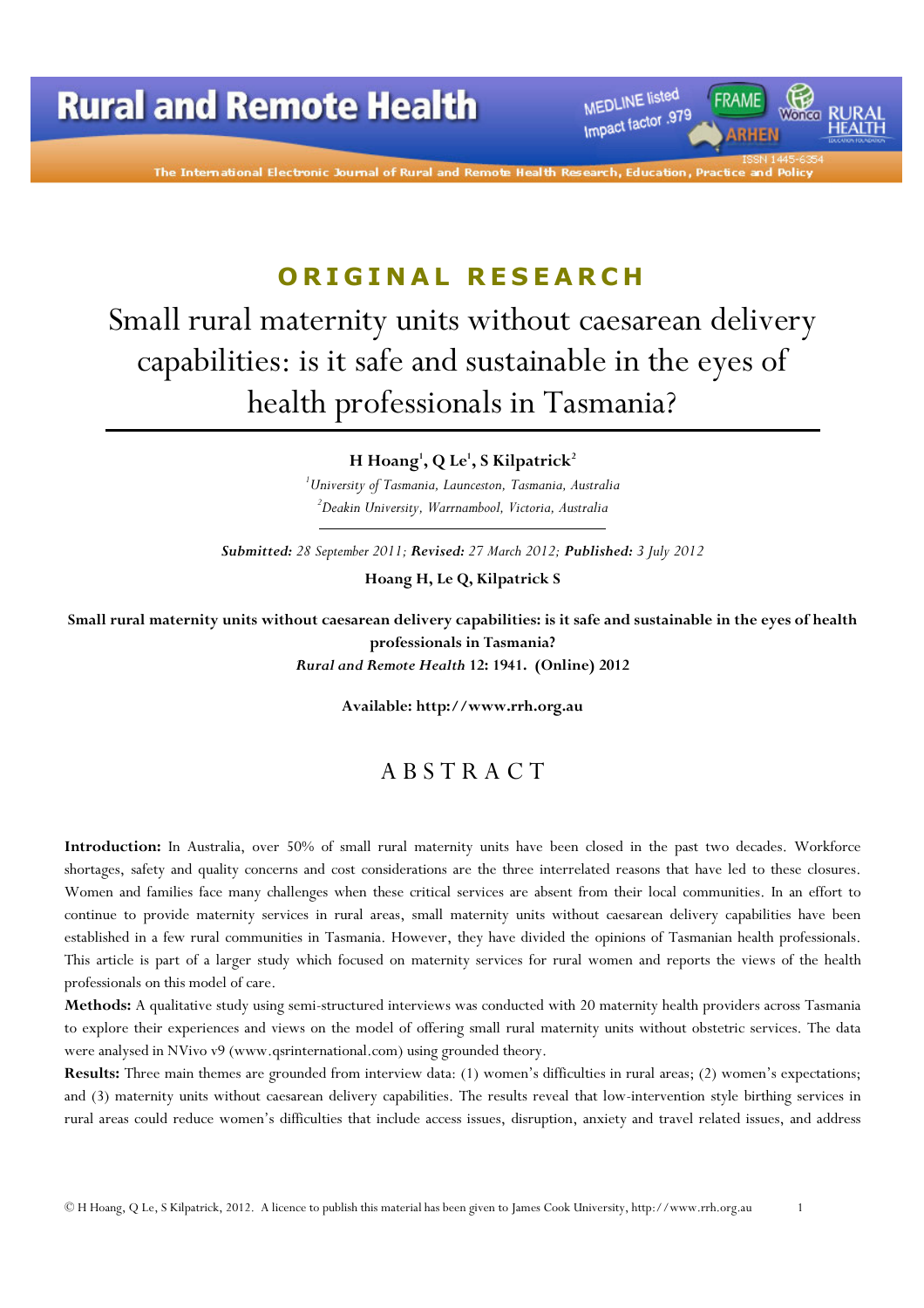The International Electronic Journal of Rural and Remote Health Research, Education Practice and Policy

women's expectations in term of access to local services. However, this model is less likely to meet women's safety expectations, especially in emergency situations.

Conclusion: The findings of this study offer insights for policy-makers and state government with regard to the future planning of this model of care. It is recommended that safety and sustainability issues should be considered when this model of care is to be implemented in other rural communities.

Key words: Australia, maternity care, rural Tasmania, rural women, small rural maternity units.

# Introduction

Although Australia is recognised as one of the safest countries in which to give birth or to be born<sup>1</sup> with a high-quality healthcare system rating well internationally<sup>2</sup>, maternity care in Australia is not meeting the needs of all Australian women, especially those in rural and remote  $\arccos^{3-5}$ . In particular, rural and remote families experience higher rates of maternal deaths<sup>6</sup> , rural women have significantly higher rates of neonatal deaths and remote women have higher rates of foetal deaths<sup>7</sup>. Moreover, maternal mortality rates for Indigenous women are more than two and a half times as high as for other women<sup>8</sup>, and Indigenous women have a higher rate of foetal death and neonatal death<sup>9</sup>.

The Rural Doctors Association of Australia reported that rural communities across Australia have experienced ongoing loss of maternity units for more than a decade, forcing thousands of women to travel to distant centres to give birth<sup>10</sup>. There are three main interrelated reasons for losing these units. The first is shortages in healthcare workforce<sup>11</sup> which is the major factor that has led to the closure of 50% of rural maternity units across Australia since 1995<sup>10</sup>. In Australia, workforce shortages of maternity and healthcare professionals is worsening<sup>5</sup>. The second reason is safety and quality considerations<sup>10</sup>. Difficulties in recruiting and retaining obstetric specialists in rural areas undermine anaesthesia and caesarean delivery capabilities and raise concerns on the safety and quality of birthing services $11$ . Finally, cost considerations affect the decision to close small

maternity units in rural areas<sup>10,12</sup> when health authorities and hospitals anticipate savings from shutting down such services. Losing obstetric services in rural areas has many impacts on rural communities. Research has shown negative effects on the wellbeing of mothers and their babies who have to leave their community and travel to a larger centre to obtain obstetric services<sup>13-15</sup>. Moreover, women who have to travel great distances to access maternity services encounter stress, financial burdens, social disruption and lack of continuity of care <sup>4</sup>,<sup>16</sup>. In addition, the loss of maternity services affects the sustainability of rural communities; for as Klein et al recognised, maternity and newborn care are the lynchpins for sustainable communities medically, socially and economically<sup>12</sup>.

The Rural Doctors Association of Australia noted that rural communities have been put under increasing pressure as more and more rural maternity units have been closed by the state governments and this situation shows no sign of improvement<sup>17</sup>. To deal with these dilemmas, small rural birthing units without caesarean delivery capabilities have been implemented in a few rural communities across Tasmania. In these communities, GP obstetricians and midwives look after low-risk women from the antennal to postnatal period. Women who are classified high risk still need to travel to major hospitals for antenatal checks and deliveries.

While statistical data and other quantitative studies on the outcomes of small rural hospitals without obstetric services can provide evidence on the safety of this model of care, other factors should be also considered when planning for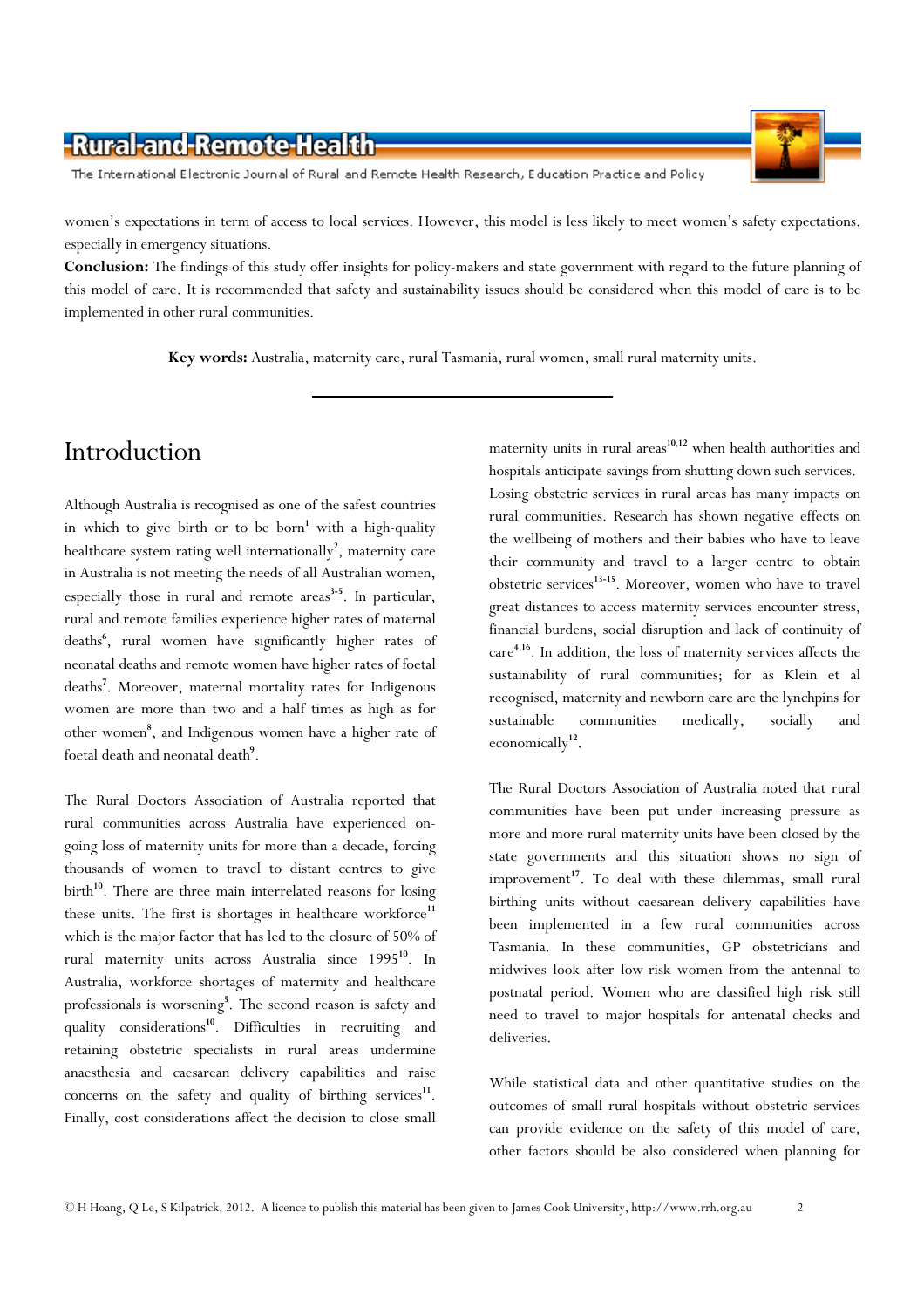The International Electronic Journal of Rural and Remote Health Research, Education Practice and Policy

future health services. For this reason, this study considers the views of maternity healthcare professionals on this model of care, with the aim of providing insightful recommendations to policy-makers and the Tasmanian State Government on the future implementation of this model of care in rural settings.

# Methods

This study is part of a larger study which focused on maternity services for rural women and elicited the views of women through surveys and interviews and of maternity health professionals through interviews<sup>18</sup>. This article reports the views of health professionals on the model of small maternity units without caesarean section capabilities. A qualitative approach using semistructured interviews was employed to investigate the experience of maternity health professionals in Tasmania, Australia. The study used a grounded theory approach for its data analysis. According to Glaser and Strauss, grounded theory is a qualitative approach designed to facilitate the systematic analysis of data in order to generate new theories, explanations and interpretations<sup>19</sup>. Data are coded and categorised as the researcher begins to see patterns emerge. Theory is developed throughout the research process as data interpretation takes place and comparison of that interpretation is made with new data that are collected $^{20}$ .

All transcribed material was analysed sentence by sentence and coded for the participant's meanings. Initial open coding of the data used differing codes, which were then organised into categories. The data were then repeatedly re-analysed to reassess the content and confirm the findings. QSR-NVivo v9.0 (www.qsrinternational.com) software was used in the analysis to organise transcripts and codes. Quotations were referenced according to the participant's profession and an assigned number.

#### Research questions

Three research questions were formulated to achieve the aim of the study:

- 1. What are the difficulties that women in rural areas face when local hospitals do not provide maternal health services from the views of maternity health professionals?
- 2. What are rural women's expectations of maternity care from the views of maternity health professionals?
- 3. What are the views of health professionals on small maternity units without caesarean delivery capabilities in rural settings?

#### Sampling and data collection

Participants were recruited using purposive sampling strategies including recruitment through third parties. Between February and May 2011, key managers of hospitals and health centres across Tasmania were contacted to assist in participant recruitment.

The selection criteria for the interviews were that the participants are maternity healthcare providers and currently employed by the health system in Australia or Tasmania. Approximately 28 health professionals who met the criteria were invited to participate in the study and 20 accepted. Key characteristics of the participants are provided (Table 1). The participants were asked to complete an anonymous questionnaire about their background prior to commencement of the interviews. The interviews took 20-30 min to complete. All the interviews were conducted in rooms in the hospitals or in health centres and tape-recorded. All participants provided written consent to participate and for the interviews to be audio-recorded, prior to participation.

#### Data analysis

Audio-recorded interviews were transcribed verbatim in Microsoft Word. Transcripts were then checked against interview playback for errors or omissions. After quality assurance, the transcripts were imported into QSR-Nvivo v9 for analysis. The transcripts were systematically and manually analysed in QSR-Nvivo using open, axial and selective coding methods until theoretical saturation of the data was achieved.

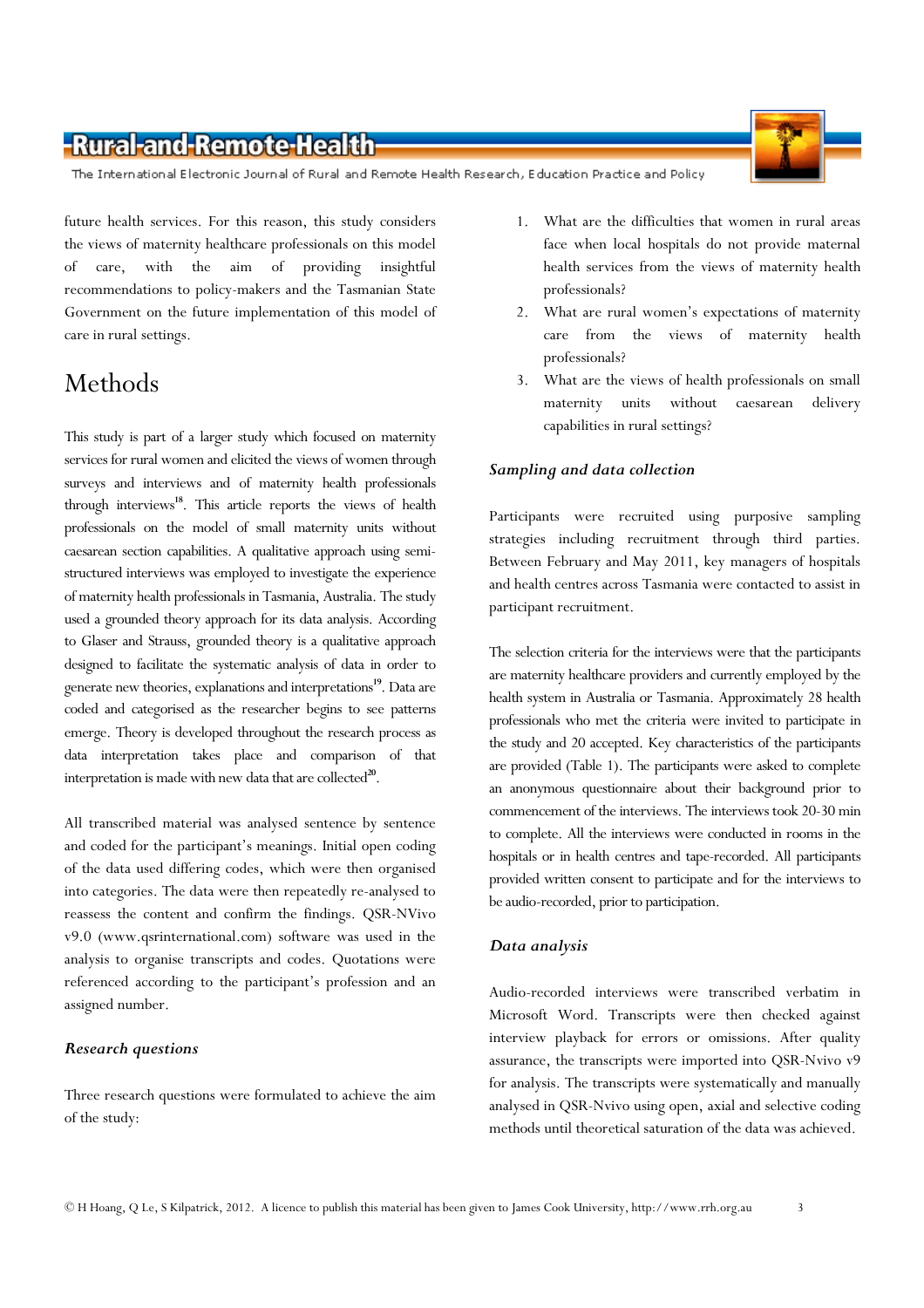The International Electronic Journal of Rural and Remote Health Research, Education Practice and Policy

| Characteristic          | Frequency      |
|-------------------------|----------------|
| Profession              | $n(^{0}/_{0})$ |
| Midwife                 | 9(45)          |
| Obstetrician            | 5(25)          |
| Child health nurse      | 6(30)          |
| Work experience (years) |                |
| $\leq$ 5                | 1(5)           |
| $6 - 10$                | 3(15)          |
| $11 - 20$               | 6(30)          |
| $21 - 30$               | 4(20)          |
| $31 - 40$               | 2(10)          |
| > 40                    | 4(20)          |
| Current work place      |                |
| Rural area              | 9(45)          |
| Major hospital          | 11(55)         |

#### Table 1: Key characteristics of the participants

#### Ethics approval

Ethics approval for the study was granted by the Tasmanian Social Sciences Human Research Ethics Network (#H10967).

### Results

Three main categories emerged:

- 1. Women's difficulties in rural areas (with 4 subcategories: access issues, disruption, anxiety and travel related issues).
- 2. Women's expectation of maternity care.
- 3. Maternity units without caesarean delivery capabilities.

#### Women's difficulties in rural areas

Access issues: When maternity services are not available in the local community, women have to travel to access the required services. Thus, in order to avoid travelling, women are less likely to attend all their appointments. In addition,

they are less likely to travel to see health professionals even if they have concerns about their pregnancy. According to the health professionals interviewed, these are regarded as inadequate care for women.

Every time they have an antenatal visit, it is a huge event …so it probably means that they are less likely to go and see someone for minor concerns. They would wait until they are really unwell or really concerned before they make the effort to come. Travelling puts a lot of strains on the women. Thus, they are less likely to attend all of their appointments and to come in if they have got concerns. (Obstetrician 1)

Furthermore, the results from the interviews with health professionals reveal that when the local hospital does not provide maternal health services, women have to rely on their GPs. However, with the current workload of GPs in rural areas, they may not be available to provide care for the pregnant women. As a result, women may not get proper antenatal care in their local communities.

They rely on their GPs. We all know that the GP services are stretched to their maximum at the moment; therefore I suspect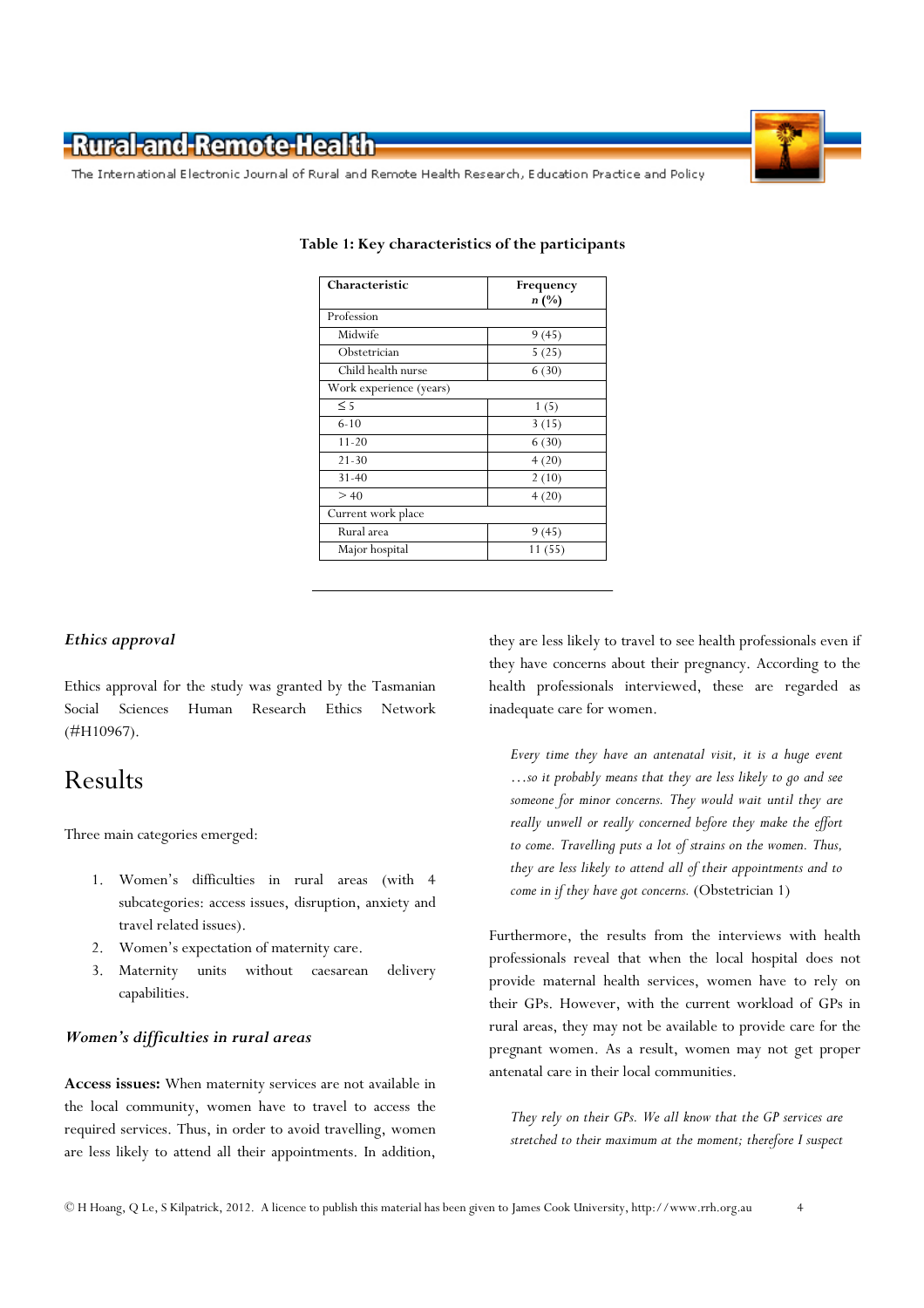The International Electronic Journal of Rural and Remote Health Research, Education Practice and Policy

that there are a number of women out there do not get adequate care antenatally and simply because they can't get into a doctor or there is not a doctor available. Consequently, they are disadvantaged because of the lack of services in the rural areas. (Midwife 4)

Disruption: When maternity services are not available for women in rural areas, health professionals could see that women may face many difficulties including disruption from their support network and their home environment.

If they have got other families that the first big hurdle is that they have to leave home and leave their support network and leave maybe their other children, the same access problem to good quality care if they have to travel. The financial problems come into it again but probably mostly the disruption from their support network and their home environment. (Midwife 7)

Being separated from the support of locally based family and friends can be an issue for women if they are required to stay in the hospital for a length of time.

Given the often brief time spent in a maternity hospital these days, perhaps being separated from the support of locally based family and friends is not such an issue. However, it certainly would be if the woman is required to stay in the hospital either antenatally or postnatally for any length of time. (Child and Family health nurse 2)

Anxiety: Being away from their familiar environment and social network can cause stress and anxiety to women. Women from rural areas can find being away from home especially difficult. They often feel 'isolated' and 'lonely' as they are separated from their partners, other children and families while remaining in hospital following childbirth.

Women can feel very isolated when there is a need to be admitted to a large medical institution and it means being separated from her family. This can cause her high levels of anxiety particularly if she is concerned for other children at home. (Midwife 2)

Travel related issues: When health services for expecting mothers are absent locally, women often have to travel to larger hospitals to access care. This creates many issues for women and families including time, expense and transport facilities.

They need to plan for all unexpected outcomes, burden of travel, more with further to go – more time and more expense and need transport facilities. (Child and family health nurse 1)

The travel related issues are not only about the transport and accommodation expenses but also the risk of giving birth en route due to the distance between the local hospital and a major hospital.

There is a risk of childbirth because of the long trip to the closest midwifery hospital to [rural town name]. (Midwife 3)

In addition, there is also a risk that women might choose to give birth at home or in the local hospital which does not have standard maternity services because they want to stay in their local community.

They also tend to opt for other options. They are more inclined to give birth to a baby at home or in a local hospital which does not have specific maternity services because they want to be around with their family. (Obstetrician1)

#### Women's expectation of maternity care

This section presents the health professionals' perspectives of women's expectation of maternity care. Health professionals were asked about their understanding of women's expectation of maternity services especially women in rural and remote areas. Most agreed that women, regardless of where they live in urban or rural areas, expect to have a safe environment for themselves and their babies, access to services and quality services.

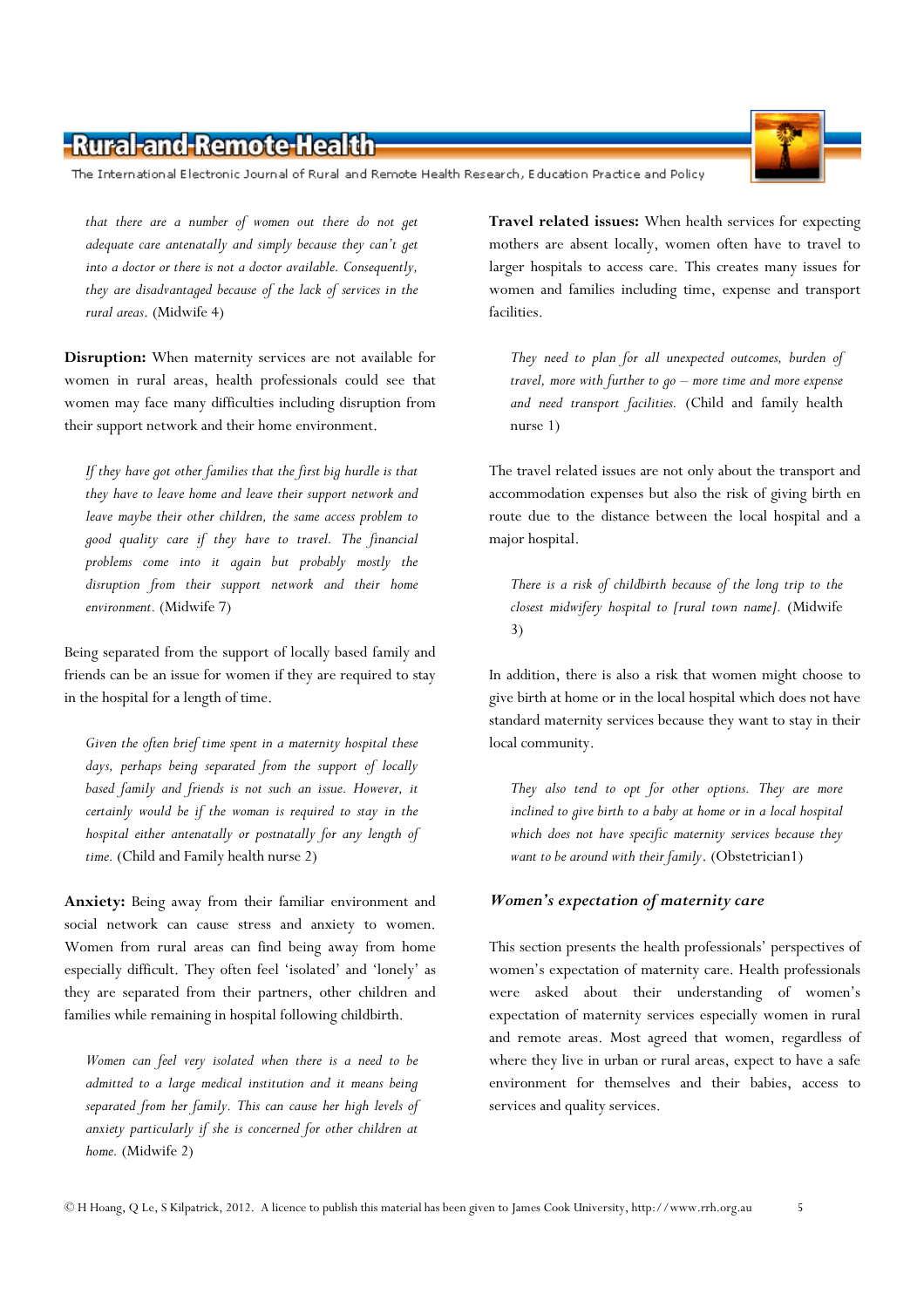The International Electronic Journal of Rural and Remote Health Research, Education Practice and Policy

Safety/access to services: According to the health professionals interviewed, when it comes to maternal health care, women have great concern over the safety of themselves and their babies. Women want to be informed of their pregnancy and their babies. They expect to have readily accessible maternity services to be ensured of the safety of themselves and their babies.

They want to know about information about their pregnancy. The women want to know that their babies are normal. They expect that there will be someone at any time to pick up their problems and they expect readily accessible maternity services. (Obstetrician 1)

Safety is one of the most important things that women expect. Health professionals suggested that maternity services need to be flexible and available close to their homes particularly, so that they can remain close to their supported network.

All mothers expect the safety of themselves/their babies to be paramount. Maternity services need to be flexible, available close to their homes particularly so that they can remain close to other children/family members, which ensure that they feel supported and that those people can be involved as much as possible. (Midwife 3)

Another expectation health professionals often observed among rural women was being able to access to services. Certain services are only available in urban areas and are therefore difficult for rural and remote women to access.

One area of women's expectation that has not been met for a long time is in postnatal care. A lot of women are aware that we have an extended midwifery service but a lot of them find it difficult to access especially if they live in rural areas. (Obstetrician 5)

Antenatal education is often available in major hospitals but limited in many rural areas. Participants observed that women expect to have this service accessible in their communities.

I think women expect to be able to access maternity services… but things like antenatal classes, education type do not get done because those resources are limited in rural areas. (Midwife 4)

Quality services: The health professional participants observed that quality of care is another of women's expectations of maternity services, such as not being inconvenienced by cancelled or late appointments.

Most women have the same expectation that they are going to have good service. They don't want to be mucked around especially if they are from rural areas. It is easy for people who live in towns as they can come back later on sometimes. But it is certainly not the case for women in rural areas. (Midwife 5)

Another aspect of quality care that women expect is that they do not want to be kept waiting for long for their appointment.

They expect that 'my appointment is at 3 o'clock and therefore I get in it at  $3$  o'clock'... In here we actually give them really good care, just as they expect their appointment at 3 o'clock and they don't want to wait. (Midwife 4)

From the health professionals' point of view, another expectation women often have is that they will be listened to by health professionals and involved in their own care. A breakdown in communication between the women and their caregivers was noted and it was believed that this may have been due to the closure of the local services to which postnatal women were once transferred to rest for a few days after delivery.

Women expect to be active participants in their birthing experience and expect to have their wishes considered. The main criticism I hear from women about maternity services is where there has been a breakdown in communication. There was probably a higher expectation of being able to get more of a rest when postnatal women returned to [name of the local hospital] for a few days. However, this service ceased several

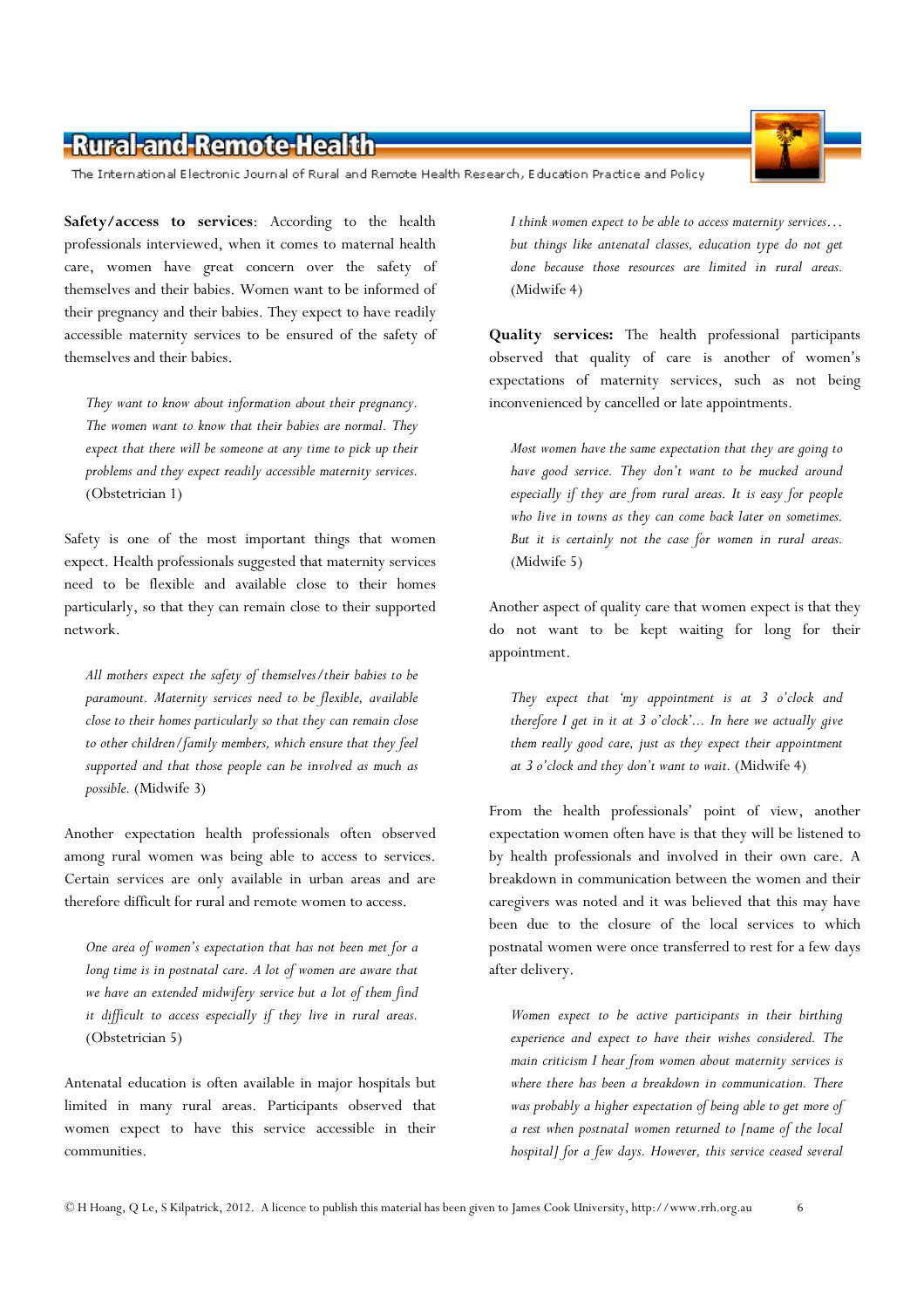The International Electronic Journal of Rural and Remote Health Research, Education Practice and Policy

years ago due to insufficient midwives available to be rostered on for all shifts. (Child and Family health nurse 2)

#### Maternity units without caesarean delivery capabilities

In view of current concerns in rural areas across Australia in general and Tasmania in particular (ie shortage of health professionals and cost considerations), maternity units without caesarean section services could be regarded as a model of care for low-risk women in rural areas. However, the data analysis from the health professionals' interviews suggested differing opinions on this mode of intrapartum care.

Ensuring the safety: Health professionals in the study only supported this model of care provided those units have appropriately trained medical staff and a good back-up system to deal with unexpected emergency situations.

Yes, absolutely, providing that they have got appropriately trained staff and good back up and emergency care or ambulance care, good protocol for transferring people out of there if things are not looking so good. (Midwife 7)

'Town A' (an rural town mentioned by many health professionals in this study) is 63 km from a major hospital referred to by many health professionals as providing maternity services without caesarean delivery capabilities. According to the participants, midwives are able to work alongside with GPs to provide care for low-risk women in rural areas without caesarean delivery support. However, they could only see this occurring in very few places in Tasmania.

The GPs look after women and do normal deliveries. They only see low-risk women; anything that is high risk comes in here (the major hospital). But as long as the GPs are willing to do it and we are trained to do it. Midwives are always able to deliver a normal low-risk woman. They closed everything [else] down. So people do not have their option. (Midwife 4)

The health professional who worked at the local hospital in Town A explained how the small maternity unit in her area worked without caesarean delivery support.

Any complications or lack of progress in labour is identified early to allow for the woman to be transported to [the major hospital] where more specialised care is available should this be required. (Midwife 3)

Sustainability concern: The health professionals who support this model of care were aware of the current health workforce shortages and often expressed concern about sustainability. They had concerns about staffing, equipment and how to run a maternity unit with only midwives and GPs and how to make sure it meets the required standard.

Possibly, but I am not sure how sustainable this is. For example, maintaining rosters with midwives on each shift. What happens with short notice sick leave, and can annual leave be covered? How well will the midwives be supported with specific professional development opportunities? What access will these women have to obstetricians and paediatricians? How well will equipment be maintained? How will changes in practice be communicated and standards of care audited? Will the local GPs be the admitting doctor and if so, how will this sit with their professional indemnity? Many questions  $-$  and no doubt more if I think a little longer! (Child and Family Health Nurse 2)

Safety concern: Although there are some health professionals who support small maternity units without caesarean delivery capabilities, 13 of the 20 participants did not advocate it because of safety concerns. Even though they seemed to support this model of care, they still stressed that a low-risk woman does not mean 'no' risk.

I think so, as long as she has all the routine screens done so we know she is low-risk. However, it does not mean she does not have any risk. (Midwife 6)

Another practitioner saw a great potential for a small suitably staffed rural maternity unit but not without caesarean

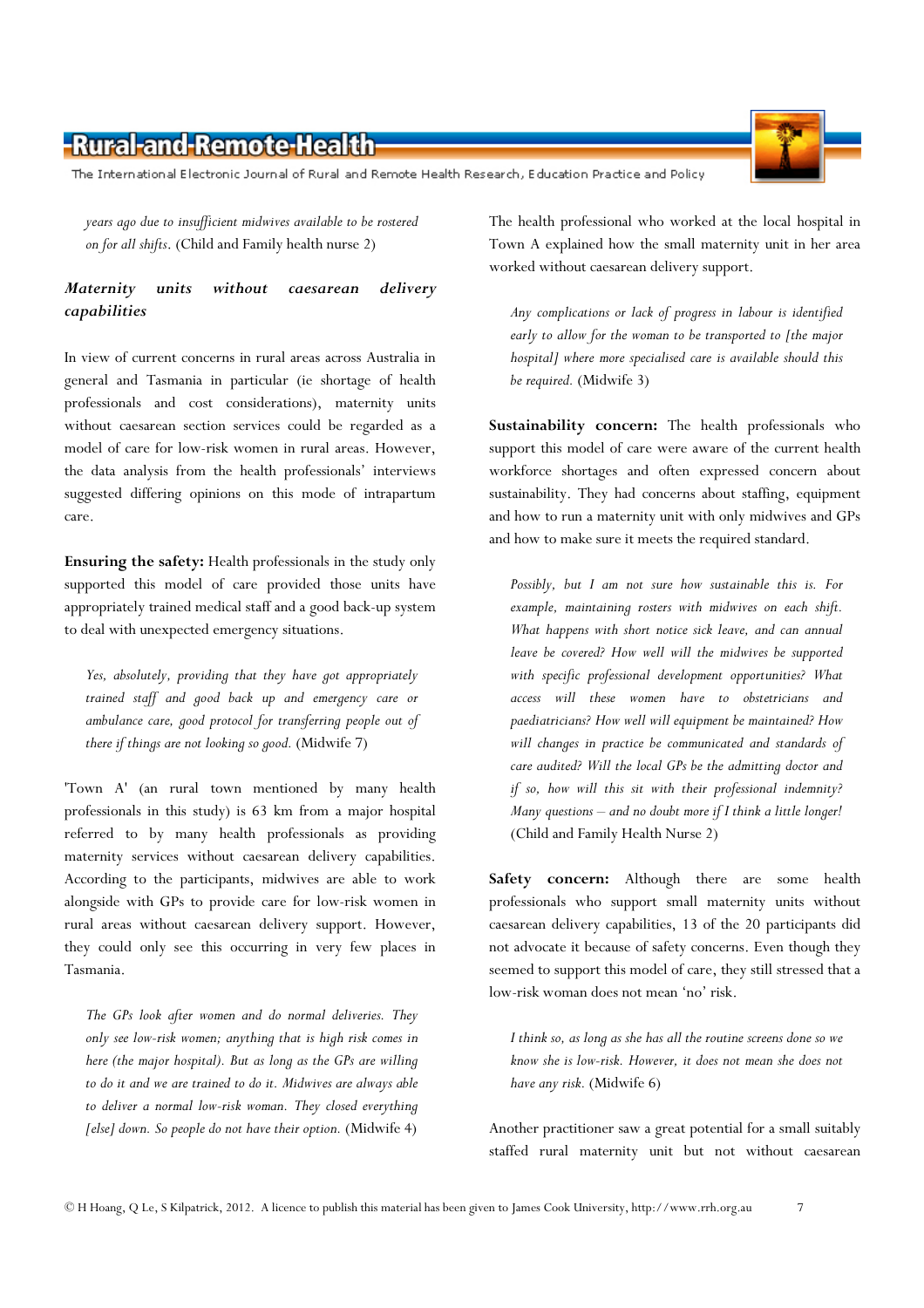The International Electronic Journal of Rural and Remote Health Research, Education Practice and Policy

delivery capabilities. According to most of the participants, the need for a caesarean section can happen without warning and therefore a small unit should have the facilities and staff to cope in such a situation.

Women give birth in all sorts of places - a small suitably staffed rural maternity unit sounds great. I think every small rural maternity unit should have the facilities and staff to cope with a caesarean section, as the need for a section can happen without warning. (Midwife 2)

In order to ensure the safety of the mothers and babies, it was suggested that women should always give birth in a unit with obstetric services.

As I said, 80% of births could go very smoothly but there is always the unexpected. If a woman is going to give birth, there should always be a facility for caesarean section. (Obstetrician 2)

Another reason given by health professionals for not supporting small maternity units without caesarean section capabilities was the concern about the quality and safety of services. They cited frequent instances where women suffered adverse outcomes in such units.

Hospitals in areas such as [name of Tasmanian rural town] and [name of Tasmanian rural town] provide care but it's not sufficient and this can unfortunately lead to substandard care. We had a case several days ago when a woman came in after delivery, bleeding since 9 am and she came around 7 pm, and she was bleeding for 10 hours. I would say this is substandard care. And we see this once every few months, not once a year. So things like bleeding can be a problem for local hospitals probably due to lack of many deliveries and lack of proper training. (Obstetrician 3)

### Discussion

What can these findings tell us about the difficulties of women when their local hospital does not provide birthing

services from the maternity care providers' views? According to the interviewed health professionals, rural women face challenges in accessing services and in travel related issues, as well as experiencing disruption and stress. These findings are consistent with the larger study which interviewed and surveyed rural women<sup>18</sup> suggesting that the absence of maternity care services causes financial burden to rural families and communities in the form of travel costs, accommodation, childcare costs, loss of income and other expenses. In addition, women often face social disruption because they are removed from their social network and separated from family members in order to give birth in an unfamiliar hospital. Moreover, women face the risk of giving birth before arriving at a major hospital<sup>18</sup>. This is supported by other studies that have interviewed and surveyed women <sup>4</sup>,16,<sup>21</sup>. These challenges cause stress, fear and anxiety<sup>4,16,21,22</sup> to the women and their families. Most recent research has found that women living in communities without access to local maternity services are 7.4 times more likely to experience stress and anxiety compared with women in communities with local services<sup>22</sup>. These negative feelings have been linked with adverse outcomes for mothers and babies<sup>13-15</sup>. As mentioned, one reason for closing small rural maternity units is cost savings. Hospitals, health authorities and health departments assume that it will be cost-effective to shut down rural maternity units. However, the findings from the present study and the literature suggest that the closure of these services shifts costs and risk from the healthcare system to rural families and communities in the form of travel cost, accommodation, childcare cost, and stress, fear and anxiety.

In these rural contexts, the model of providing small maternity units without caesarean delivery capabilities in rural communities reduces the travel needs for the women and their families. Under this model of care, low-risk women can access services in their local communities for antenatal check-ups, labour and delivery services and postnatal checks. Consequently, the difficulties associated with travel such as extra costs, disruption, anxiety, stress and risk of labouring and birthing en route are be minimised. Moreover, this model of care is likely to meet women's expectation of quality of care due to the small size of the maternity units. In

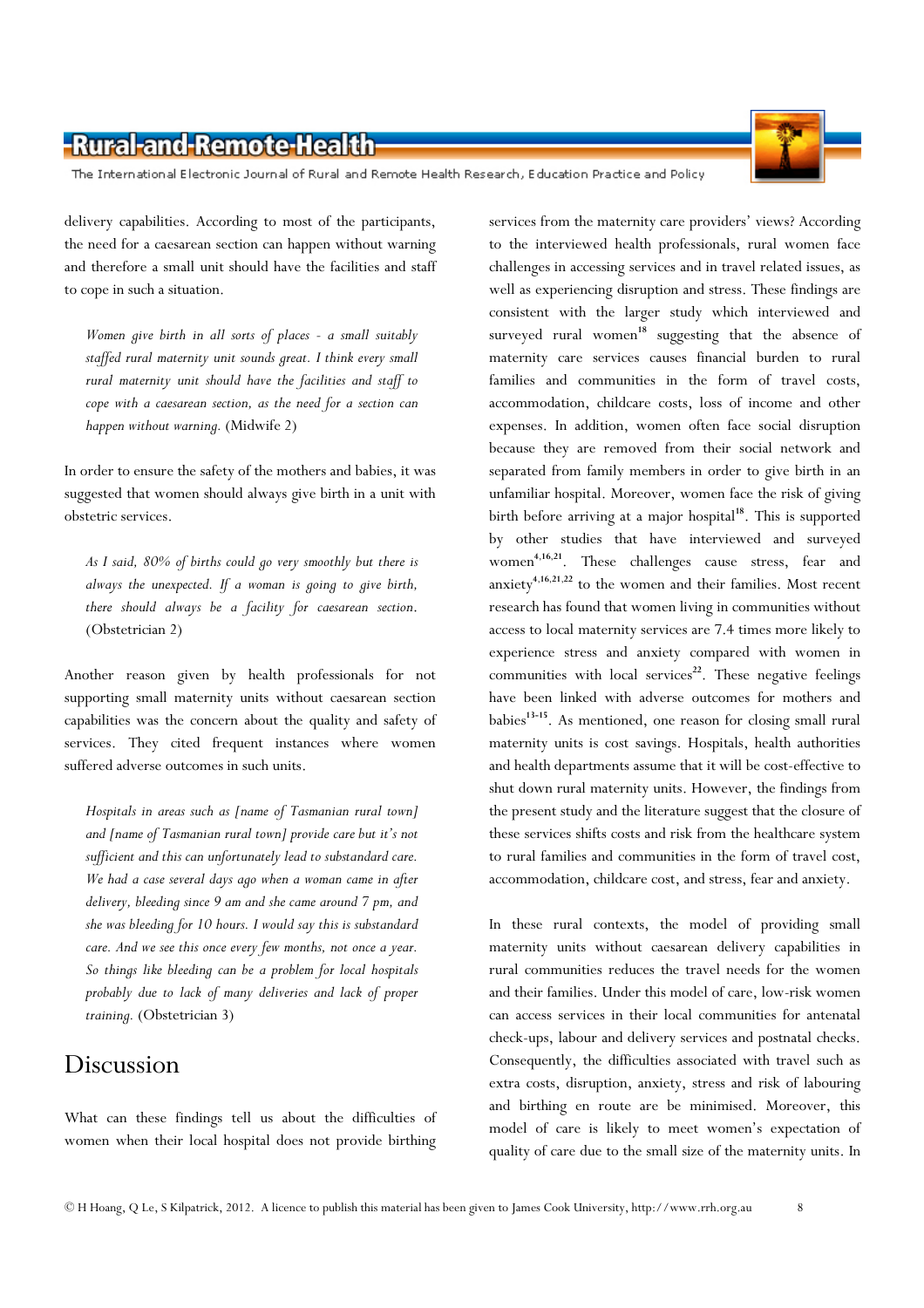The International Electronic Journal of Rural and Remote Health Research, Education Practice and Policy

a small hospital with few incidents of births, women would be less likely to have to wait for the services and more likely to have continuity of care. However, with the current availability of human resources in rural communities in Tasmania, there are concerns over the viability of this model of care, including how to ensure sufficient staff to cover the services in small rural communities with few incidents of births and to ensure the standard of care. This is supported by Canadian literature suggesting that rural maternity units without caesarean section capability are particularly vulnerable to closure<sup>23,24</sup>. According to Lynch et al, in 1986 communities with and without caesarean section capability were able to provide care for 78% and 55%, respectively, of local women giving birth; in 2000 these numbers had fallen to  $61\%$  and  $35\%$ <sup>24</sup>. In fact, the unit without caesarean section capability that was only performing 35% of local deliveries in 2000 ceased maternity services entirely in the same year. Kornelsen et al pointed out that the sustainability of most non-specialist-led services is in question from a health human resource perspective<sup>25</sup>. This is an issue in Australia where there is a declining number of GPs who are willing to practise obstetrics<sup>26</sup>. The closure of the local hospital, difficulty in maintaining skills and the stress of always being on call<sup>27</sup> are some of the reasons that GPs cease practising obstetrics.

The findings of the study reveal the health professionals' concerns not only about the sustainability of small rural birthing services without caesarean capabilities but also about the safety of this model. This is supported by an UK study that suggested health professionals voiced their concern about the sustainability of intrapartum care in remote units and believed that the safety and quality of local service were threatened due to the loss of medical cover $^{28}$ . Although small rural birthing services without operation wards would meet the women's expectation with regard to access to services, their expectations of other aspects of maternal services are not likely be met under this model of care. Not having caesarean capabilities in small rural maternity units means that in emergency situations the safety of the women and the babies will largely depend on the transfer and ambulance system. Most, if not all, health professionals in the present study noted that the need for a caesarean section can happen

without warning and in these situations transport time is very critical to saving mothers' and babies' lives. In addition, this model of care is supposed to provide care for low-risk women but according to our participants, changes in women's risk status can also happen at any time. Research has found that 55% of pregnancies ending in perinatal death have no identifiable risk factors at the beginning of pregnancy, and that 28% have no risk factors identifiable at the onset of labour<sup>29</sup>. There are also concerns that available maternity units in rural Tasmania fail to provide women standard care due to the lack of experience in handling deliveries and proper training. Therefore, maternity units not equipped and staffed to deal with unexpected emergencies in childbirth would not be safe for the women and babies.

Although the study sample included 11/20 health professionals who practised in major hospitals compared with those from rural areas, there were no major differences in the perspectives of these two groups regarding women's expectations of maternity care and perceptions of safety in rural maternity units. However, obstetricians were more likely to oppose this model of care. In contrast, midwives were more likely to support small maternity units without caesarean capabilities. This may be due to the underlying theoretical perspectives of each profession. Obstetricians are more likely to be influenced by the medical model in which childbirth requires medical control and monitoring in order to guarantee safety<sup>30</sup>. The views of midwives more closely adhere to a social model in which childbirth is seen as a natural physiological event, and the majority of pregnant women will have a normal and safe childbirth with little or no medical intervention; while those women who not expected to have a normal childbirth can be predicted and selected<sup>31</sup>.

## Conclusion

The findings from the interviews with 20 maternity health professionals who have experience in providing care for rural women revealed that providing low-intervention style birthing services in rural areas can minimise the difficulties for low-risk women. These women could be offered the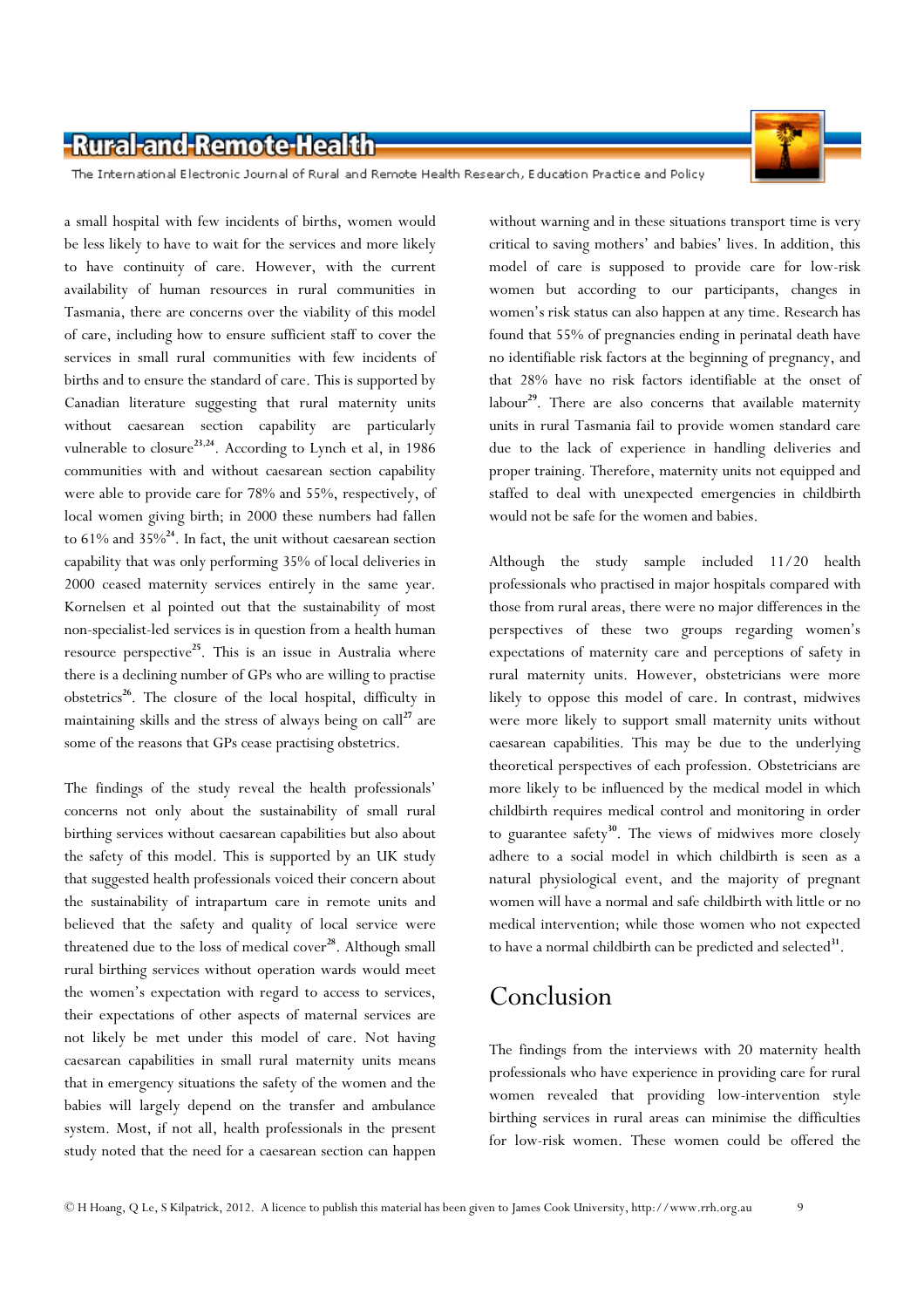The International Electronic Journal of Rural and Remote Health Research, Education Practice and Policy

choice to receive care in their local communities and thus not have to travel and meet associated costs. Furthermore, being able to stay in the community to give birth enables the women to have the support of their families and social networks which minimizes stress, fear and anxiety.

Regarding women's expectations of maternity care, they want access to care, the assurance of safety for themselves and their babies and quality services. The model of small rural birthing units without caesarean capabilities would provide women access to services and some degree of quality care. However, this model may not meet women's expectations of safety, nor would it guarantee sustainability. Finally, although a few low-intervention style, rural maternity units already exist in Tasmania, they may not meet women's safety expectations in the case of an emergency.

The findings of this study have provided some insights for policy-makers and the state government when planning of the future of this model of care. It is recommended that safety and sustainability issues should be considered when this model of care is to be implemented in other rural communities. While further consideration is needed for small birthing centres in the rural communities, antenatal and postnatal services should be provided in these units to minimise travel needs and to meet the access needs of rural women.

### References

1. Australian Government Department of Health and Ageing. Improving Maternity Services in Australia. (Online) 2008. Available: http://www.health.gov.au/internet/main/publishing.nsf/Conten t/maternityservicesreview-discussionpaper (Accessed 10 May 2012).

2. Australian Institute of Health and Welfare. Safety and quality of health care. (Online) 2008. Available: http://www.aihw.gov.au/ safequalityhealth/index.cfm (Accessed 10 May 2012).

3. Alston M, Allan J, Dietsch E, Wilkinson J, Shankar J, Osburn L et al. Brutal neglect: Australian rural women's access to health services. Rural and Remote Health 6(1):475. (Online) 2006. Available: www.rrh.org.au (Accessed 10 May 2012).

4. Roach S, Downes S. Caring for Australia's most remote communities: obstetric services in the Indian Ocean Territories. Rural and Remote Health 7: 699. (Online) 2007. Available: www. rrh.org.au (Accessed 10 May 2012).

5. Department of Health and Ageing. Improving maternity services in Australia: Report of the Maternity Services Review. Canberra, ACT: Australian Government Department of Health and Ageing, 2009.

6. Kildea S, Polack W, Barclay L. Making Pregnancy Safer in Australia: The importance of maternal death review. Australian and New Zealand Journal of Obstetrics and Gynaecology 2008; 48: 130-136.

7. Australian Institute of Health and Welfare. Rural, regional and remote health-indicators of health. Canberra, ACT: AIHW 2005.

8. Australian Institute of Health and Welfare. Maternal deaths in Australia 2003-2005. Canberra, ACT: AIHW 2007.

9. Australian Institute of Health and Welfare. Australia's Mothers and Babies 2005. Canberra, ACT: AIHW 2007.

10. Rural Doctors Association of Australia. Maternity services for rural Australia. Canberra, ACT: Rural Doctors Association of Australia, 2006.

11. National Association of Specialist Obstetricians and Gynaecologists. Submission to Maternity Services Review. Sydney, NSW: NASOG, 2008.

12. Klein M, Christilaw J, Johnston S. Loss of maternity care: the cascade of unforeseen dangers. Canadian Journal of Rural Medicine 2002; 7(2): 120-1201.